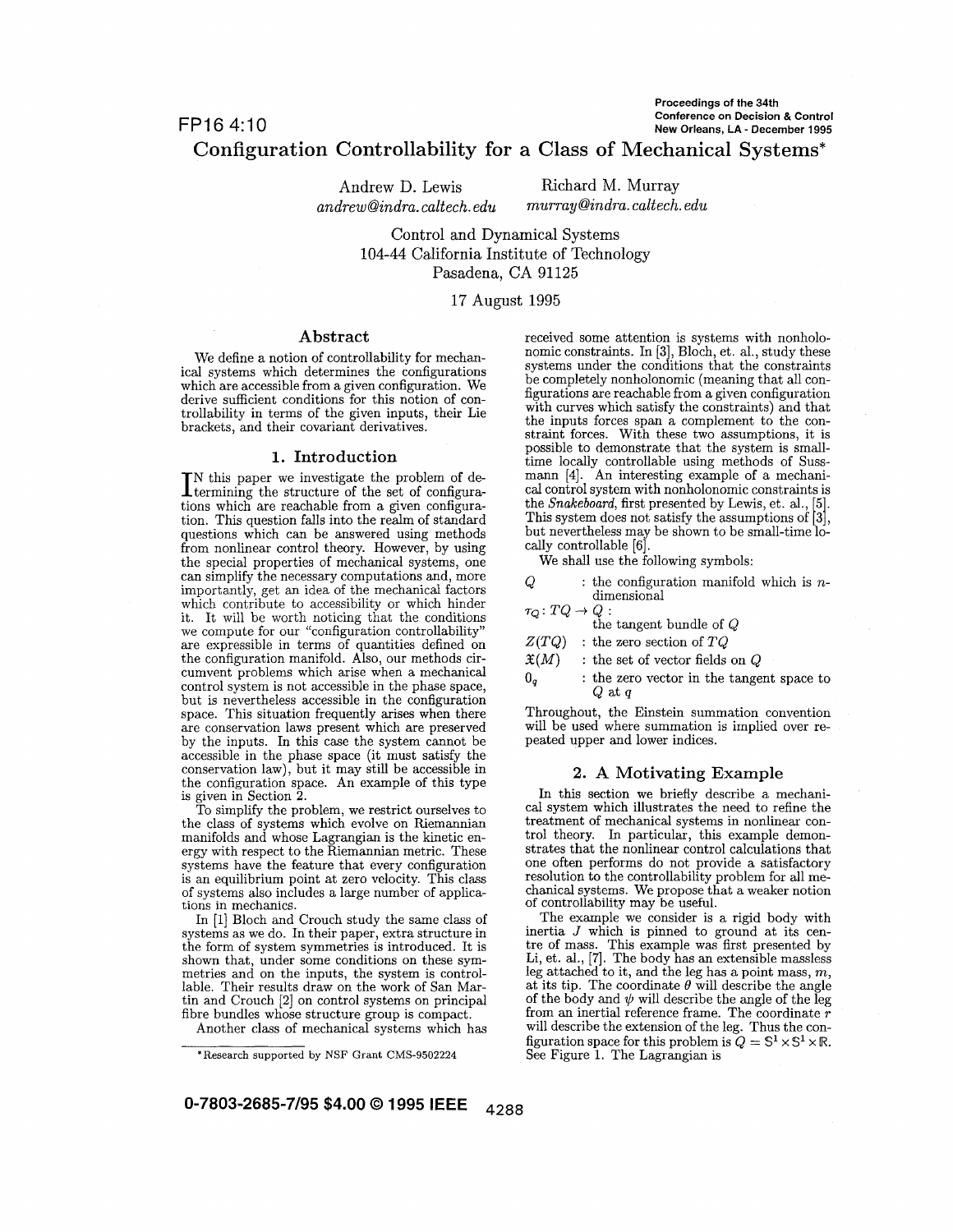

Fig. 1: The extensible leg

$$
L = \frac{1}{2}J\dot{\theta}^2 + \frac{1}{2}m(\dot{r}^2 + r^2\dot{\psi}^2).
$$

If we consider forces applied in the *r* and  $(\theta - \psi)$ directions, Lagrange's equations are

 $m\ddot{r} - mr\dot{\psi}^2 = u_2$  (1a)

$$
J\ddot{\theta} = u_1 \tag{1b}
$$

$$
mr^2\ddot{\psi} + 2mr\dot{r}\dot{\psi} = -u_1.
$$
 (1c)

We may write these equations **as** a first order, affine, nonlinear control system and then perform the distribution calculations to obtain the accessibility distribution as

$$
\left\langle 2mr\dot{\psi}\frac{\partial}{\partial\dot{\theta}}-J\frac{\partial}{\partial r},mr^2\frac{\partial}{\partial\dot{\theta}}-J\frac{\partial}{\partial\dot{\psi}},\frac{\partial}{\partial\theta},\frac{\partial}{\partial\psi},\frac{\partial}{\partial\dot{r}},\frac{\partial}{\partial\dot{r}}\right\rangle_{\rm R}.
$$

Since this distribution does not span  $TQ$ , we conclude that the system is not accessible. Nevertheless, it is possible to steer the system from one configuration to another. Indeed we have the following result.

*Claim:* Select two configurations,  $q_1$  = that the system starts at rest in configuration *q1.*  Then there exists inputs,  $u_1, u_2$ , which steer the system to rest at *42.*   $(r_1,\theta_1,\psi_1)$ , and  $q_2 = (r_2,\theta_2,\psi_2)$ . Suppose

*Idea of Proof.* We first note that the inputs leave the total angular momentum,  $\mu = J\dot{\theta} + mr^2\dot{\psi}$ , of the system conserved. Thus, when we start at rest at *41,* all consequent motions of the system will have zero angular momentum. This may be thought of **as** imposing a constraint given by

$$
J\dot{\theta} + mr^2 \dot{\psi} = 0. \tag{2}
$$

Let us first answer the question: How many configurations are accessible from *q1* along paths which preserve zero angular momentum? This question may be formulated **as** a nonholonomic control problem and, **as** is shown by Murray and Sastry [8], all configurations are accessible from a given configuration *q1.* Now, to prove the claim, we need to show that all motions of the system which preserve zero angular momentum are realisable using suitable inputs,  $u_1, u_2$ . Let  $c$  be a path in  $Q$  which satisfies the **constraint** (2) **and which connects** *q1* **with** *q2.* **We**  may suppose that *c* is reparameterised so that we start at rest at  $q_1$  and end at rest at  $q_2$ . From (1a) start at rest at  $q_1$  and end at rest at  $q_2$ . From (1a)<br>and (1b) we immediately have  $u_2 = m\ddot{r} - mr\dot{\psi}^2$ and (1b) we immediately have  $u_2 = m\ddot{r} - mr\dot{\psi}^2$ <br>and  $u_1 = J\ddot{\theta}$ . We need only show that, so defined,

 $u_1$  satisfies (1c). From (2) we have

$$
J\ddot{\theta}=-mr^2\ddot{\psi}-2mr\dot{r}\dot{\psi}.
$$

Therefore

$$
mr^2\ddot{\psi}+2mr\dot{r}\dot{\psi}=-u_1
$$

which is simply (1c). This completes the proof.  $\blacksquare$ 

The claim indicates that we would like to be able to consider this problem controllable in some sense. The goal of this paper is to formulate a definition of controllability that would make this problem, and problems like it, controllable, and then determine a computable check of this controllability condition.

## **3. Review of Nonlinear Control Theory**

In this section we provide a review of some of the shall need them for our study of mechanical control systems. Most of what we shall say in this section may be found in Nijmeijer and van der Schaft **[9].** 

We consider a general affine control system of the form

$$
\dot{x} = f(x) + u^a g_a(x) \tag{3}
$$

where *x* evolves on a manifold *M* and  $f, g_1, \ldots, g_m$  are vector fields on *M*. We consider the class of control inputs defined by

 $\mathscr{U} = \{u : \mathbb{R} \to \mathbb{R}^m \mid u \text{ is piecewise constant}\}.$ 

We denote by  $\mathcal{R}(x,T)$  the set of points reachable from *x* in time exactly *T* and

$$
\mathcal{R}(x,\leq T)=\bigcup_{0\leq t\leq T}\mathcal{R}(x,t).
$$

We say that the system (3) is *locally accessible* at  $x$  if there exists  $T > 0$  so that  $\mathcal{R}(x, \leq t)$  contains a neighborhood of M for each  $0 < t \leq T$ .

Denote by  $\mathscr C$  the accessibility algebra for the control system (3). Thus  $\mathscr C$  is the smallest subalgebra of  $\mathfrak{X}(M)$  which contains  $\{f,g_1,\ldots,g_m\}$ . This defines a distribution on *M* which we denote by C. If  $\dim(C(x)) = \dim(M)$ , then (3) is locally accessible<br>at x. If the rank of C is constant, then C defines a at x. If the rank of C is constant, then *<sup>C</sup>*defines a foliation of *M.* Restricted to each leaf of this foliation, the control system **(3)** is locally accessible.

## **4. Problem Setup**

The first part of the problem data is a Riemannian manifold  $(Q, g)$ . Here Q is an *n*-dimensional manifold and *g* is a Riemannian metric on Q. The Lagrangian consists of the "kinetic energy" for the Riemannian metric. Thus

$$
L(v) = \frac{1}{2}g(v,v). \tag{4}
$$

Corresponding to the Riemannian metric is the *co- variant derivative* defined for vector fields *X* and  $\widetilde{Y}$  by

$$
\nabla_X Y = \left( \frac{\partial Y^i}{\partial q^j} X^j + \Gamma^i_{jk} X^j Y^k \right) \frac{\partial}{\partial q^i}.
$$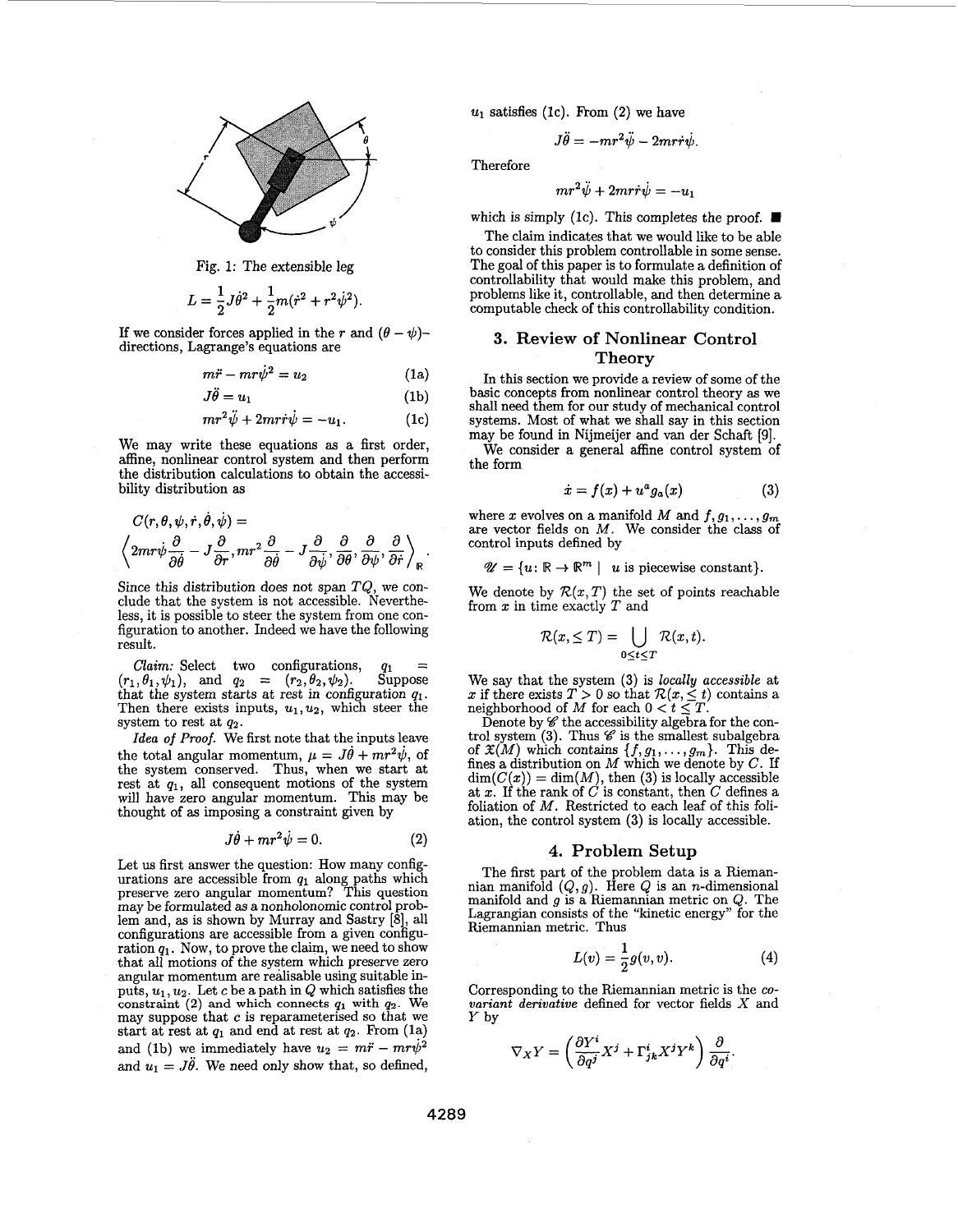The  $\Gamma_{jk}^{i}$  are the *Christoffel symbols* and are related to the Riemannian metric with the formula

$$
\Gamma_{jk}^{i} = \frac{1}{2}g^{il} \left( \frac{\partial g_{lj}}{\partial q^k} + \frac{\partial g_{lk}}{\partial q^j} - \frac{\partial g_{jk}}{\partial q^l} \right)
$$

where  $g^{ij}$  are the components of the inverse of  $g_{ij}$ . We shall see the covariant derivative arise as an important tool for expressing conditions for "configuration controllability" in Section *6.* 

Since we are considering mechanical *control* systems, we need to be clear about what an external force is for a mechanical system. Recall that ex- ternal forces appear in Lagrange's equations **as** the right hand side of the equation

$$
\frac{d}{dt}\left(\frac{\partial L}{\partial \dot{q}^i}\right) - \frac{\partial L}{\partial q^i} = F_i.
$$
 (5)

If the components  $F_1, \ldots, F_n$  depend only on position and not on velocity and time, then we may regard them **as** components of a one-form *F* on *Q.* Therefore, we shall consider our inputs to be determined by *m* linearly independent one-forms,  $F^1, \ldots, F^m$ . Corresponding to these *m* one-forms are *m* vector fields  $Y_a = (F^a)^{\sharp}, a = 1, \ldots, m$ , where # is the musical isomorphism defined by the **Rie**mannian metric. The control problem is then given by

$$
\nabla_{\dot{c}(t)}\dot{c}(t) = u^a Y_a(c(t))\tag{6}
$$

where  $c: \mathbb{R} \to Q$  is a curve on *Q*. Note that the Riemannian metric, and hence the Lagrangian, enters in the definition of the control vector fields  $Y_1,\ldots,Y_m$ .

# **5. Controllability Definitions for Mechanical Systems**

In this section we introduce our new notion of controllability on the configuration manifold. **As**  notation we write  $0_q$  for the zero vector in  $T_qQ$ .

*Definition 1.* Let  $q \in Q$ . We shall say that  $q' \in Q$  is reachable in time T from q if there exists a solution  $(c, u)$  of  $(6)$  such that  $\dot{c}(0) = 0_q$  and  $\dot{c}(T) \in$  $T_{q}$ *Q*. We denote the set of points reachable from *q* in time *T* by  $\mathcal{R}_Q(q, T)$ . We also denote

$$
\mathcal{R}_Q(q,\leq T)=\bigcup_{0\leq t\leq T}\mathcal{R}_Q(q,t).
$$

The system (6) is *locally configuration accessible at <i>q* if there exists  $T > 0$  so that  $\mathcal{R}_Q(q, \leq t)$ contains a neighborhood of Q for every  $0 < t \leq T$ .

The system *(6)* is *equilibrium controllable* if it is possible to steer the system between any two equilibrium points.

Obviously equilibrium controllability is a feature we would like our systems to have. However, **as** we shall see in the examples in Section 8, there are some interesting cases when a system is locally configuration accessible, but not equilibrium con-<br>trollable.

## **6. The Structure of the Accessibility Distribution**

Here we shall compute a subset of the accessibility distribution for the system (6) restricted to the zero section of  $TQ$ . Our strategy will be to write<br>the second order system (6) in first order form on TQ and perform standard distribution computations **as** one would for a nonlinear system of the form **(3).** 

We will denote coordinates on *TQ* by  $(q<sup>1</sup>, \ldots, q<sup>n</sup>, v<sup>1</sup>, \ldots, v<sup>n</sup>)$ , departing from the usual notation of using  $\dot{q}^i$  for the velocities.

To write the system in first order on *TQ* we need to *vertically lift* the control vector fields so that they enter the equations in the right way. We define

$$
Y_a^{\text{lift}}(v) = \frac{d}{dt} (v + t Y_a(\tau_Q(v))) |_{t=0}.
$$

In coordinates we simply have

$$
Y_a^{lift} = Y_a^i \frac{\partial}{\partial v^i}.
$$

Thus the vertical lift is in "the v-direction" rather than in "the q-direction". The drift vector field for the system in first order form is called the *geodesic spray* [lo] in Riemannian geometry. We shall denote this vector field by  $Z_g$  and in coordinates we have

$$
Z_g = v^i \frac{\partial}{\partial q^i} - \Gamma^i_{jk} v^j v^k \frac{\partial}{\partial v^i}.
$$

**As** a first order system on *TQ* we may write *(6)*  intrinsically as

$$
\dot{v} = Z_g(v) + u^a Y_a^{lift}(v).
$$

In local coordinates the system has the form

$$
\dot{q}^i = v^i
$$
  

$$
\dot{v}^i = -\Gamma^i_{jk}v^jv^k + u^aY^i_a.
$$

Now let's get to computing some brackets. The following computations are useful for determining what the accessibility distribution looks like when restricted to *Z(TQ). Note that all quantities on the right hand side of the equations in the following lemma are defined only on Q and do not depend on velocity.* 

*Lemma 2.* Let  $X, Y \in \mathfrak{X}(Q)$ . Then

- *i*)  $[X^{lift}, Y^{lift}] = 0$ ,
- ii)  $[Z_g, X^{lift}](0_q) = -X(q)$ ,
- iii)  $[Y^{lift}, [Z_q, X^{lift}]] = (\nabla_Y X + \nabla_X Y)^{lift}$ , and
- iv)  $[[Z_g, Y^{lift}], [Z_g, X^{lift}]](0_g) = [Y, X](q).$

*Proof.* Since the proof is just a computation, we ii) In this case we have prove ii and iii to demonstrate the calculations.

$$
Z_g = v^i \frac{\partial}{\partial q^i} - \Gamma^i_{jk}(q) v^j v^k \frac{\partial}{\partial v^i}, \quad X^{lift} = X^i(q) \frac{\partial}{\partial v^i}.
$$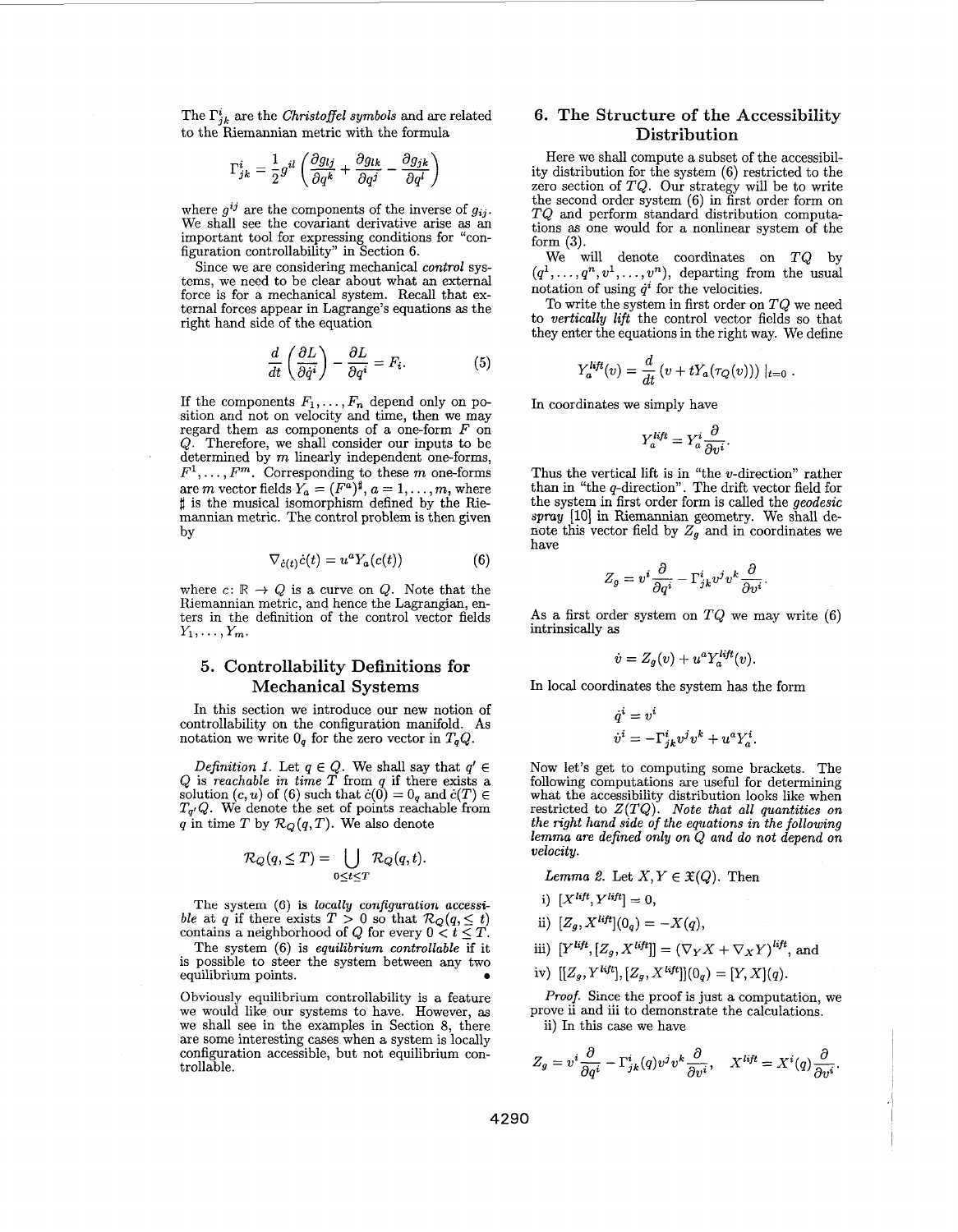We may compute

$$
[Z_g, X^{lift}] = \begin{bmatrix} 0 & 0 \\ \frac{\partial X^i}{\partial q^j} & 0 \end{bmatrix} \begin{pmatrix} v^j \\ -\Gamma^j_{kl} v^k v^l \end{pmatrix} - \begin{bmatrix} 0 & \delta^i_j \\ -\frac{\partial \Gamma^i_{kl}}{\partial q^j} & -2\Gamma^i_{jk} v^k \end{bmatrix} \begin{pmatrix} 0 \\ X^j \end{pmatrix}.
$$

If we evaluate this at  $(q, 0)$  we get the result. iii) In this case we have

$$
[Z_g, X^{lift}] = -X^i(q)\frac{\partial}{\partial q^i} + \left(\frac{\partial X^i}{\partial q^j}v^j + 2\Gamma^i_{jk}X^jv^k\right)\frac{\partial}{\partial v^i},
$$

$$
Y^{lift} = Y^i(q)\frac{\partial}{\partial v^i}
$$

using ii. We may then compute

$$
\begin{split} & [Y^{lift}, [Z_g, X^{lift}]] = \\ & \begin{bmatrix} * & 0 \\ * & \frac{\partial X^i}{\partial q^j} + 2\Gamma^i_{kj} X^k \end{bmatrix} \begin{pmatrix} 0 \\ Y^j \end{pmatrix} - \\ & \begin{bmatrix} 0 & 0 \\ \frac{\partial Y^i}{\partial q^j} & 0 \end{bmatrix} \begin{pmatrix} -X^j \\ \frac{\partial X^j}{\partial q^k} v^k + 2\Gamma^j_{kl} X^k v^l \end{pmatrix}. \end{split}
$$

Reading off the coefficients gives

$$
[Y^{lift}, [Z_g, X^{lift}]] = \left(\frac{\partial Y^i}{\partial q^j} X^j + \frac{\partial X^i}{\partial q^j} Y^j + \frac{\partial X^i}{\partial y^i} X^j Y^k\right) \frac{\partial}{\partial v^i}
$$

which is the coordinate representation of  $(\nabla_X Y +$  $\nabla_Y X$ <sup>lift</sup>.

With these preliminary results in hand, we may now say some useful things about the form of the accessibility distribution restricted to *Z(TQ).* We first need to construct some distributions on *Q*  using the control vector fields  $Y_1, \ldots, Y_m$ . Define  $Co^{(0)}(Y)$  to be the collection of vector fields  $Y = \{Y_1, \ldots, Y_m\}$ . Now iteratively define a sequence of collections of vector fields by

$$
Co^{(i+1)}(\boldsymbol{Y}) = \left\{ \nabla_{Y_a} X + \nabla_X Y_a \mid
$$
  

$$
a = 1, \dots, m \text{ and } X \in Co^{(i)}(\boldsymbol{Y}) \right\}.
$$

These collections of vector fields may be gathered up and so form

$$
\mathrm{Co}^{(\infty)}(Y)=\bigcup_{i=0}^{\infty}\mathrm{Co}^{(i)}(Y).
$$

Note that we may naturally regard  $T_qQ$  as a subset of  $T_{0}$ <sub> $TQ$ </sub>. We shall use this identification now to obtain a subset of the accessibility distribution at  $0_q$ . First of all, given Lemma 2 iv, it is clear that all iterated brackets of  $Y_1, \ldots, Y_m$  are contained in  $C(0<sub>a</sub>)$ . For example, the bracket

$$
[Y_{a_k}, [Y_{a_{k-1}}, \ldots, [Y_{a_2}, Y_{a_1}]]](q) \in T_{0_q}TQ
$$

is obtained from

$$
\pm [[Z_g, Y_{a_k}^{lift}],[[Z_g, Y_{a_{k-1}}^{lift}], \ldots, \newline [[Z_g, Y_{a_2}^{lift}],[Z_g, Y_{a_1}^{lift}]]]](0_q).
$$

Also, given Lemma 2ii and iii it is clear that  $Co^{(\infty)}(Y)(q) \subset C(0_q)$ . Indeed, all elements of  $Co^{(\infty)}(Y)$  are generated by brackets of the form

$$
[Y_{a_k}^{lift}, [Z_g, [Y_{a_{k-1}}^{lift}, Z_g, [\cdots, [Z_g, Y_{a_1}^{lift}]]]]]
$$

Therefore, given both of these facts, and Lemma *2* ii and iv, we see that iterated brackets of vectors field in  $Co^{(\infty)}(\mathbf{Y})$ , when evaluated at *q*, are in  $C(0_q)$ .

*Remark 3.* Note that what we have computed a strict subset of  $\mathscr{C}$  |  $Z(TQ)$ . There are many covariant derivative terms which are not captured by iterated brackets of vector fields from  $Co^{(\infty)}(Y)$ . For a full description  $\mathscr{C}$  |  $Z(TQ)$  with the inclusion of potential energy, see the dissertation of Lewis [ll]. In that work the term *symmetric product* for the expression  $\nabla_X Y + \nabla_Y X$  is introduced.

## *7.* **Result**

Here we state our sufficient condition for local configuration accessibility with comparative ease after the calculations of Section 6.

*Proposition 4.* Suppose that the involutive closure of the vector fields  $Co^{(\infty)}(\boldsymbol{Y})$  is equal to  $TQ$ . Then (6) is locally configuration accessible at each  $q \in Q$ .

*Proof.* Recall the notation that *<sup>C</sup>*is the acces- sibility distribution for the system (6). **As** stated at the end of Section **3,** the control system is locally accessible when restricted to each leaf of the foliation defined by  $C$ . From Section 6 we know that, when evaluated at  $q$ , the brackets of vector fields from the collection  $Co^{(\infty)}(Y)$  lie in  $C(0_q)$ . By the hypotheses this means that  $T_q Q \subset C(\bar{0}_q)$ for each  $q \in Q$ . This implies that the zero section of  $TQ$  is an integral manifold of C. Let  $\Lambda$  be the unique *maximal* integral manifold of *C* which contains  $Z(TQ)$ . Note that the control system  $(6)$ leaves  $\Lambda$  invariant and is locally accessible when restricted to  $\Lambda$ . Thus  $\mathcal{R}(0_q, \leq T)$  is open in  $\Lambda$  for each *T* sufficiently small. Therefore  $\tau_Q(\mathcal{R}(0_q, \leq T))$ is open *in Q.* This proves the proposition.

It is interesting to note that our conditions depend only on objects defined on *Q* and not on TQ. Furthermore, the computations depend not only vector fields which have fewer components, but there are fewer operations to perform. For ex- ample the bracket

$$
[Z_g, [Y_a^{lift}, [Z_g, Y_b^{lift}]]]
$$

is represented in Proposition **4** by the covariant derivative

$$
\nabla_{Y_a} Y_b + \nabla_{Y_b} Y_a.
$$

#### **8. Examples**

In this section we present some simple examples to illustrate the use of the condition obtained in Section **7.** 

## **8.1. Robotic Leg**

The first example we give is that of a robotic leg as discussed in Section 2 and shown in Figleg **as** discussed in Section *2* and shown in Fig- ure **1.** The configuration space for the system is  $Q = \mathbb{S}^1 \times \mathbb{S}^1 \times \widetilde{\mathbb{R}}^+$  and we shall use coordinates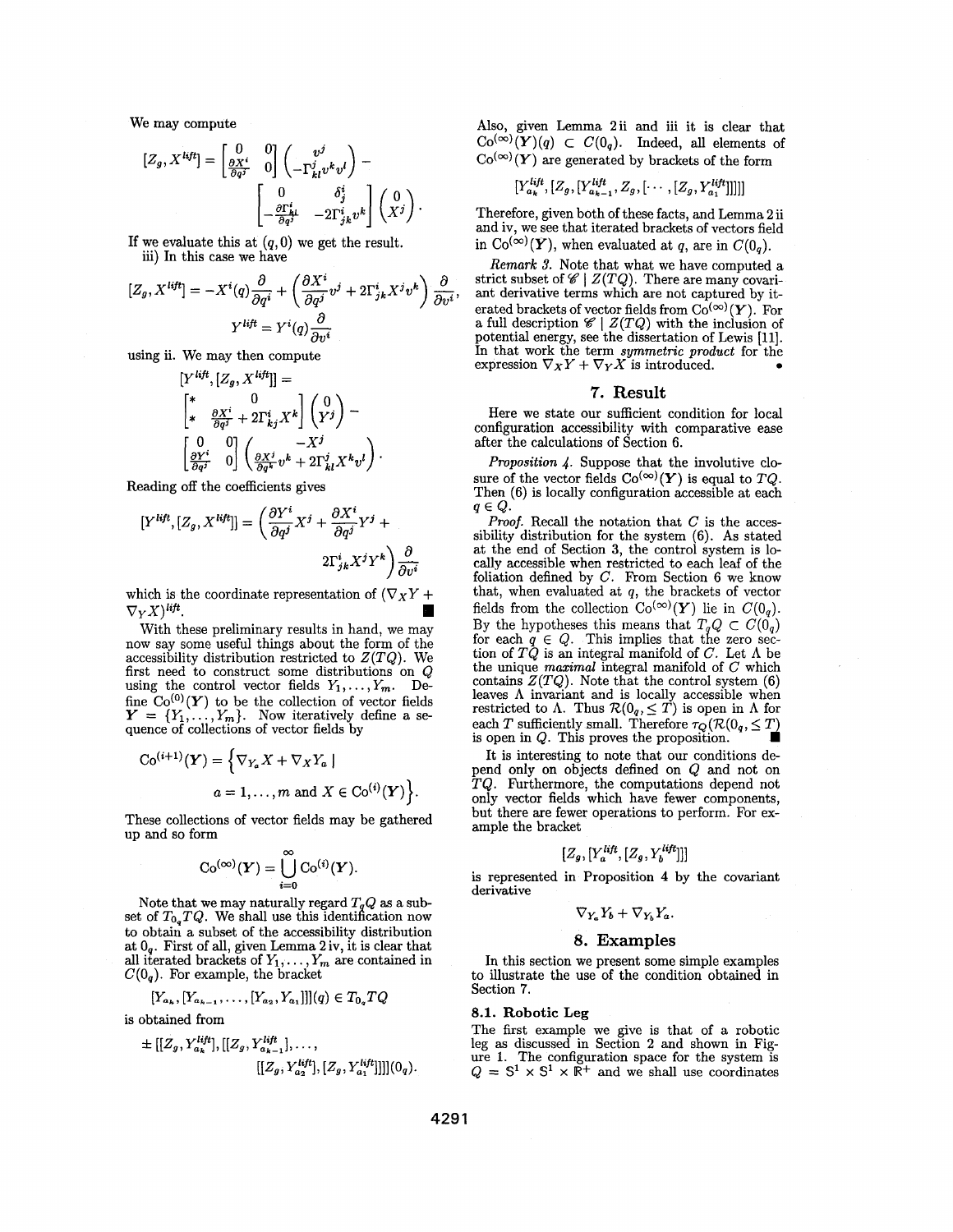$(\theta, \psi, r)$  as indicated in the figure. The system has inputs defined by the one-forms

$$
F^1 = d\theta - d\psi \quad \text{and} \quad F^2 = dr.
$$

Thus we are allowed to apply a torque to change the angle between the main body and the leg, and we are allowed to apply a force to extend the leg. The Lagrangian for the system was given in Section 2. We may compute the input vector fields to be

$$
Y_1 = (F^1)^{\sharp} = \frac{1}{J} \frac{\partial}{\partial \theta} - \frac{1}{mr^2} \frac{\partial}{\partial \psi} \quad \text{and}
$$

$$
Y_2 = (F^2)^{\sharp} = \frac{1}{m} \frac{\partial}{\partial r}
$$

We also compute

$$
[Y_1,Y_2]=-\frac{2}{m^2r^3}\frac{\partial}{\partial\psi}.
$$

This turns out to be the only bracket between the control vector fields that we shall need. The neces- sary covariant derivative is

$$
2\nabla_{Y_1}Y_1=-\frac{2}{m^2r^3}\frac{\partial}{\partial r}.
$$

We may also compute

$$
[Y_1, 2\nabla_{Y_1} Y_1] = \frac{4}{m^3 r^6} \frac{\partial}{\partial \psi}.
$$

With this example there are three possible combinations of inputs to consider.

- Case 1. Inputs  $Y_1$  and  $Y_2$ : In this case it is clear that the system is locally configuration accessible as the input vector fields and their bracket generate the maximal distribution on Q.
- Case 2. Input  $Y_1$ : In this case the system is again locally configuration accessible since the vector fields  $\{Y_1, 2\nabla_{Y_1} Y_1, [Y_1, 2\nabla_{Y_1} Y_1]\}$ generate the maximal distribution on  $Q$ .
- Case 3. Input  $Y_2$ : In this case we only generate the direction  $Y_2$  and so the system is not locally configuration accessible. Indeed, starting from rest and only applying force<br>in the  $r$ -direction, the only behaviour that can be observed is motion back and forth of the mass on the end of the leg.

#### **8.2. Planar Rigid Body**

The system here is a planar rigid body with **a** force applied at some point in the body, and a torque applied at the centre of mass. The configuration space for the system is the Lie group  $S\cancel{E(2)}$ . To establish the correspondence between the configuration of the body and  $SE(2)$ , fix a point  $O \in \mathbb{R}^2$ and let  $\{e_1 = \frac{\partial}{\partial x}, e_2 = \frac{\partial}{\partial y}\}$  be the standard orthonormal frame at that point. Let  $\{f_1, f_2\}$  be an orthonormal frame attached to the body at its centre of mass. The configuration of the body is determined by the element  $g \in SE(2)$  which maps the point O with its frame  $\{e_1, e_2\}$  to the position, *P,* of the centre of mass of the body with its frame  ${\lbrace f_1, f_2 \rbrace}$ . Without loss of generality (by redefining our body reference frame  ${\lbrace f_1, f_2 \rbrace}$ ) we may suppose that the point of application of the force is a



Fig. 2: Positions for application of forces after simplifylng assumptions

distance  $h$  along the  $f_1$  body-axis from the centre of mass. The situation is illustrated in Figure 2. The Lagrangian is

$$
L = \frac{1}{2}m(\dot{x}^2 + \dot{y}^2) + \frac{1}{2}J\dot{\theta}^2.
$$

We will explore combinations of inputs defined by the one-forms

$$
F^1 = \cos\theta dx + \sin\theta dy,
$$

$$
F^2 = -\sin\theta dx + \cos\theta dy - h d\theta, \quad F^3 = d\theta
$$

which give the input vector fields

$$
Y_1 = \frac{\cos \theta}{m} \frac{\partial}{\partial x} + \frac{\sin \theta}{m} \frac{\partial}{\partial y},
$$
  

$$
Y_2 = -\frac{\sin \theta}{m} \frac{\partial}{\partial x} + \frac{\cos \theta}{m} \frac{\partial}{\partial y} - \frac{h}{J} \frac{\partial}{\partial \theta}, \quad Y_3 = \frac{1}{J} \frac{\partial}{\partial \theta}.
$$

Since the system is obviously controllable (in any sense of the word) with all three inputs, we will only look at combinations of two or fewer inputs.

We present some computations. The Lie brack-

Let us which will be useful to us are

\n
$$
[Y_1, Y_2] = -\frac{h \sin \theta}{mJ} \frac{\partial}{\partial x} + \frac{h \cos \theta}{mJ} \frac{\partial}{\partial y},
$$
\n
$$
[Y_1, Y_3] = \frac{\sin \theta}{mJ} \frac{\partial}{\partial x} - \frac{\cos \theta}{mJ} \frac{\partial}{\partial y},
$$

and the interesting covariant derivative is  
\n
$$
2\nabla_{Y_2}Y_2 = \frac{2h\cos\theta}{mJ}\frac{\partial}{\partial x} + \frac{2h\sin\theta}{mJ}\frac{\partial}{\partial y}.
$$

We also compute

e also compute  
\n
$$
[Y_2, 2\nabla_{Y_2} Y_2] = \frac{2h^2 \sin \theta}{mJ^2} \frac{\partial}{\partial x} - \frac{2h^2 \cos \theta}{mJ^2} \frac{\partial}{\partial y}.
$$

- Case 1. Inputs  $Y_1$  and  $Y_2$ : This corresponds to being able to apply a force at the point of application in any direction. In this situation we see that the vector fields  ${Y_1, Y_2, [Y_1, Y_2]}$  generate all directions on  $TQ$  so the system is locally configuration accessible with these inputs.
- Case 2. Input  $Y_2$ : This corresponds to being able to apply a force at the point of application in **a** direction perpendicular to the direction of the centre of mass. In this case the vector fields  ${Y_2, 2\nabla_{Y_2}Y_2, [Y_2, 2\nabla_{Y_2}Y_2]}$  generate all directions in  $\widetilde{T}Q$  and so the system is locally configuration accessible with this input.